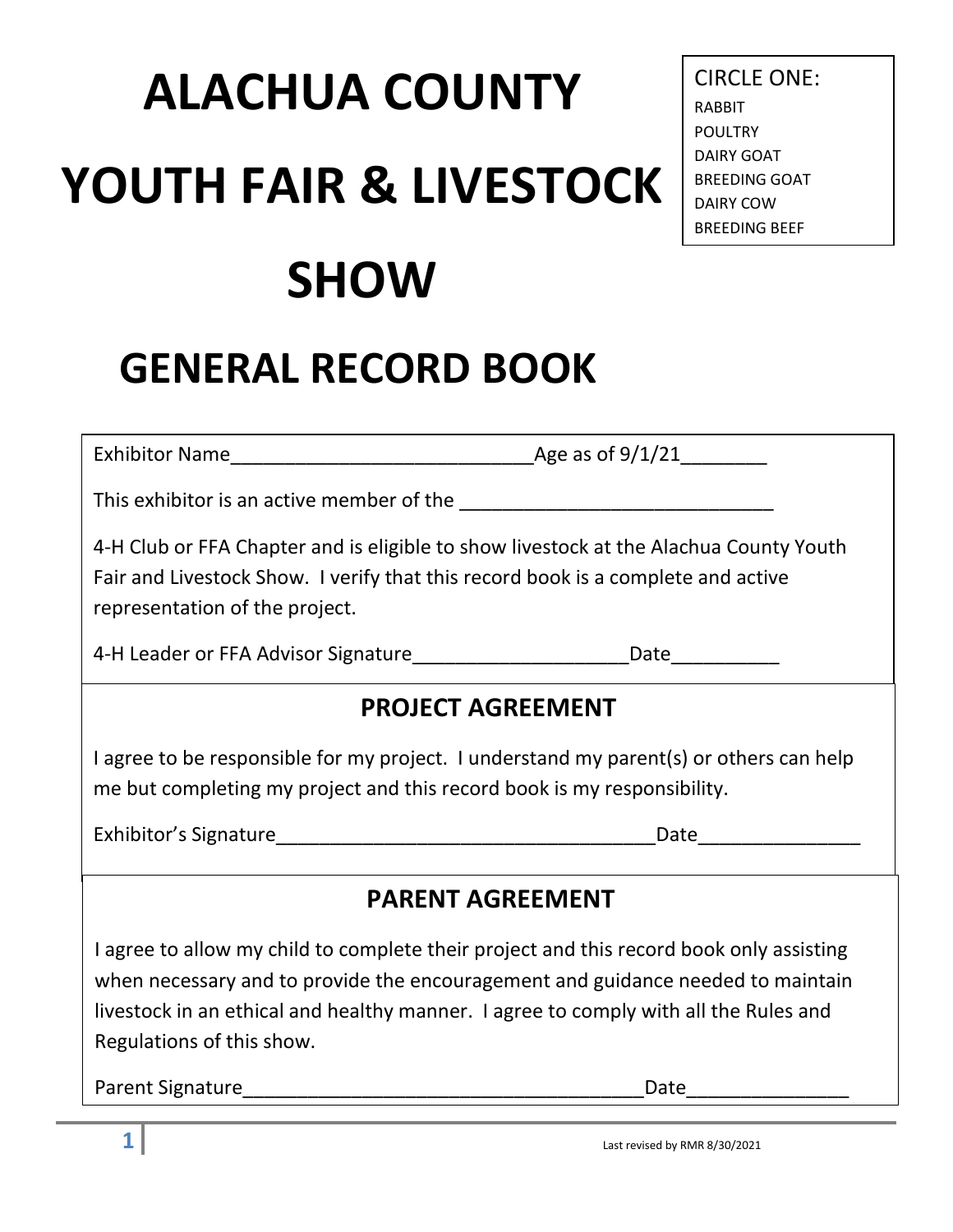#### ALACHUA COUNTY YOUTH FAIR AND LIVESTOCK SHOW

#### RECORD BOOK GUIDELINES

- 1. You must turn in a completed record book to be able to exhibit an animal at the Alachua County Youth Fair and Livestock Show.
- 2. Your record book should start as of September 1, of the current calendar year, or the date you purchased your project animal if after September 1.
- 3. Your record book should be bound in a 3-prong folder **DO NOT USE A BINDER**. On the front cover of your folder should be following information: First and last name, age as of September 1, age division ( Junior, Intermediate, Senior), the name of your 4-H club or FFA chapter, and the animal division ( Rabbit, Poultry, Dairy Goad, Breeding Goat, Dairy Cow, Breeding Beef). Failure to follow this guideline will result in a 10 point deduction.
- 4. There are no extra points for creativity in this record book only neatness and accuracy as it is a record keeping tool.
- 5. Always double check your work, especially your math calculations.
- 6. Your record book may be typed or handwritten, in ink, by the exhibitor.
- 7. You must complete a record book for each species being shown.
- 8. If you are showing multiple animals in the same species, you will complete only one record book for that species, listing all animals on your Animal Inventory page.
- 9. Record books are due by animal check in. Record books are to be completed. They must also be signed by exhibitor, parent and club/chapter leader.
- **10. ANY INCOMPLETE PAGE IN THIS BOOK WILL RESULT IN A "NO GRADE" FOR THE ENTIRE BOOK.**
- 11. **\*\* YOU MAY TURN YOUR RECORD BOOK IN EARLY THIS YEAR FOR 5 EXTRA CREDIT POINTS\*\***  Record books may be turned in to the Extension Office the week of February 7<sup>th</sup>, 2021-February 11<sup>th</sup>, 2021. **There is a drop off box at the extension office that can be used for after hours drop off.**
- 12. **ALL record books MUST be turned in BEFORE the exhibitors meeting on Friday March 4th.**

### Record Book Score Card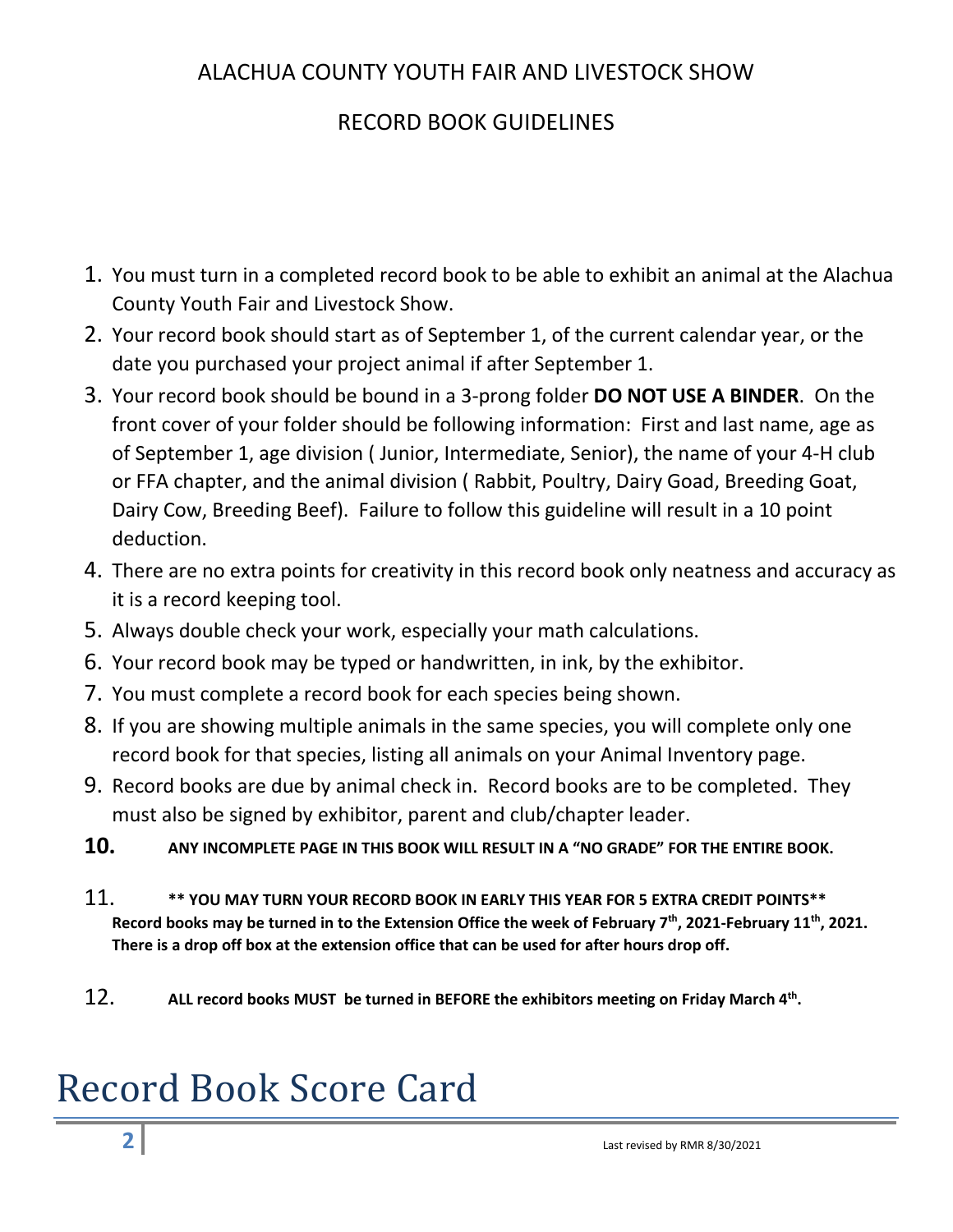|                                                | <b>Points</b>   | <b>Points</b>   |
|------------------------------------------------|-----------------|-----------------|
| <b>Sections</b>                                | <b>Possible</b> | <b>Received</b> |
| Agreements                                     |                 |                 |
| (All signature and correct dates)              | 3               |                 |
| Project Inventory                              | 10              |                 |
| <b>Project Animal Inventory</b>                | 5               |                 |
| <b>Health Records</b>                          | 10              |                 |
| <b>Breeding Records-Plans</b>                  | 10              |                 |
| Project Income                                 | 5               |                 |
| Non-Feed Expenses                              | 10              |                 |
| <b>Feed Expenses</b>                           | 10              |                 |
| <b>Project Financial Summary</b>               |                 |                 |
| <b>Project Story</b>                           | 10              |                 |
| <b>Picture Story</b>                           |                 |                 |
| (Pictures and caption will be judged together) | 10              |                 |
| <b>Neatness and Accuracy</b>                   | 10              |                 |

|                                       | <b>Points</b>   | <b>Points</b>   |  |
|---------------------------------------|-----------------|-----------------|--|
| <b>Bonus Points</b>                   | <b>Possible</b> | <b>Received</b> |  |
| <b>Goals and Achievements</b>         | $0 - 5$         |                 |  |
| <b>Total Possible Points</b>          | 105             |                 |  |
| <b>Early Turn In Bonus (5 points)</b> |                 |                 |  |
|                                       |                 |                 |  |
| <b>Total Points Received</b>          |                 |                 |  |

Judges Comments:

#### **Ribbon Awards**

Blue 90-100 points Red 80-89 points White 70-79 points No ribbon 69 points and below

### Project Inventory

#### *Notes for Project inventory*

1. **Date acquired** – List the date you obtained this item. On items older than 1 year, the year will be sufficient.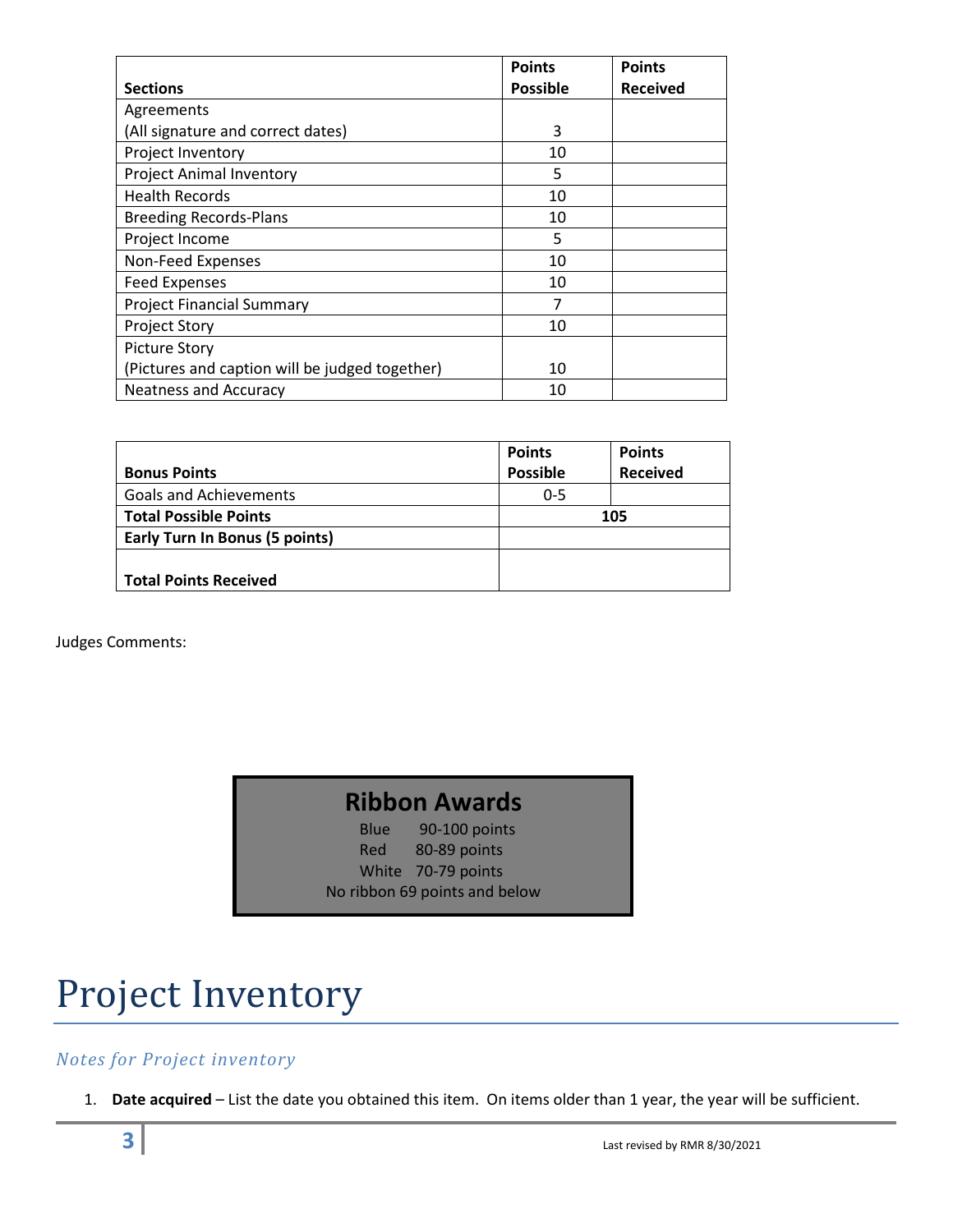- 2. **Original purchase cost or value** What did this item cost when you obtained it or the fair market value if you did not have to purchase it?
- 3. **Value at beginning of project** Same as purchase cost for items purchased in the current project year **(Project year is from September 1 – March 3).** On items from previous years, this should be the value from last year's ending inventory or depreciated value of 10% of original purchase cost per project year.
- 4. **Depreciation of 10%** *(For this record book it will be based on simple straight-line depreciation with no salvage value and an assumed 10-year life)* This will be 10% per project year of the original purchase cost for the items you will still have at the end of the project. This includes items you had at the beginning of the project as well as items purchased during the year. Depreciation is the loss in value of your assets due to wear and tear and it is an expense.
- 5. **Value at the end of the project** This is the value at the beginning of the project minus the current year's depreciation.
- 6. **Junior Exhibitors**: Junior exhibitors needs to try to complete the depreciation portion of this page so they can use the information on their Project Financial Summary, but they will not have points deducted for mistakes. We will correct any errors made to improve understanding for future record books.

| <b>Items</b>                      |                                                         | <b>Purchase</b><br>Cost or     | Value at<br><b>Beginning of</b>                                     |                                         | Value at<br>end of                 |
|-----------------------------------|---------------------------------------------------------|--------------------------------|---------------------------------------------------------------------|-----------------------------------------|------------------------------------|
| <b>Description</b>                | <b>Date Acquired</b>                                    | Value                          | Project                                                             | Depreciation                            | project                            |
| Rope                              | 2010                                                    | 5.00                           | 3.50                                                                | .50                                     | 3.00                               |
| Explanation                       | Gift from parents<br>4 years ago at<br>start of project | Fair value<br>when<br>received | Depreciated in prior<br>3 yrs 10% per year<br>value = $5.00 - 1.50$ | Depreciation this year =<br>10% of 5.00 | 5.00<br>$-1.50$<br>$-0.50$<br>3.00 |
| Brush                             | 01/2021                                                 | 6.00                           | 5.40                                                                | .60                                     | 4.80                               |
| Explanation                       | Purchased last<br>project year                          | Purchase<br>price              | Depreciated in prior<br>year 10%<br>Value = $6.00 - 0.60$           | Depreciation this year =<br>10% of 6.00 | 6.00<br>$-0.60$<br>$-0.60$<br>4.80 |
| Total<br>Depreciation *           |                                                         |                                |                                                                     | 1.10                                    |                                    |
| Value of<br><b>Project Assets</b> |                                                         |                                |                                                                     |                                         | 7.80                               |

#### **Examples**

### Project Inventory Continued

List all equipment and assets you had at the beginning of the project. After listing existing inventory, you should also list those items you purchased this year that you will keep after the project is finished.

**List the items you will keep past the end of this project on this page only** (inventory examples include clippers, blowers, chutes, tack, etc.). Do NOT list expendable items such as shampoo, etc.

Refer to Notes for Project Inventory, page 4, for descriptions of each column.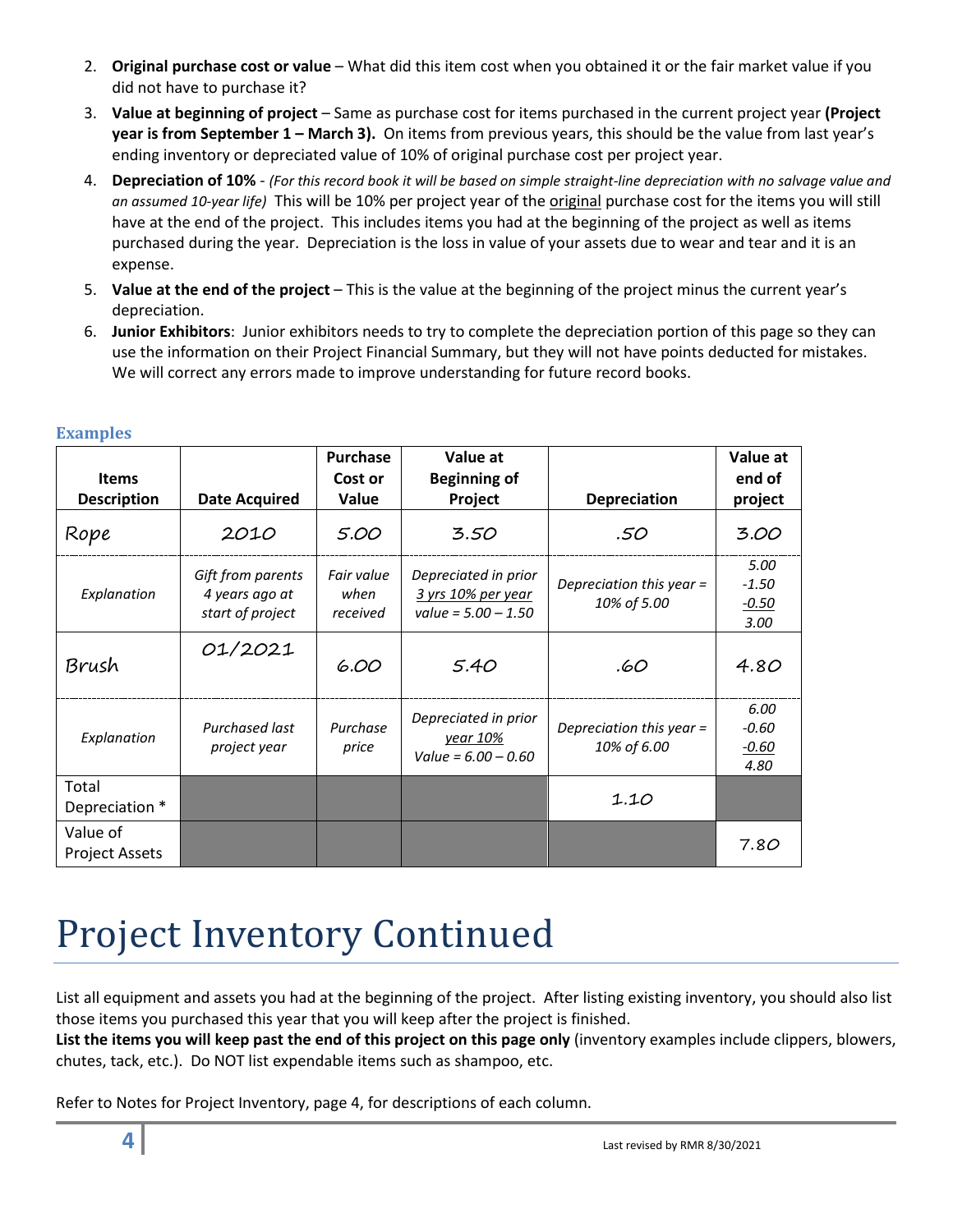|                                                           | Date            | Purchase             | Value at<br><b>Beginning</b> | Depreciation<br>(10% of | Value at<br>end of |
|-----------------------------------------------------------|-----------------|----------------------|------------------------------|-------------------------|--------------------|
| <b>Item Description</b>                                   | <b>Acquired</b> | <b>Cost or Value</b> | of Project                   | <b>Original Cost)</b>   | project            |
|                                                           |                 |                      |                              |                         |                    |
|                                                           |                 |                      |                              |                         |                    |
|                                                           |                 |                      |                              |                         |                    |
|                                                           |                 |                      |                              |                         |                    |
|                                                           |                 |                      |                              |                         |                    |
|                                                           |                 |                      |                              |                         |                    |
|                                                           |                 |                      |                              |                         |                    |
|                                                           |                 |                      |                              |                         |                    |
|                                                           |                 |                      |                              |                         |                    |
|                                                           |                 |                      |                              |                         |                    |
|                                                           |                 |                      |                              |                         |                    |
|                                                           |                 |                      |                              |                         |                    |
|                                                           |                 |                      |                              |                         |                    |
| <b>Total Depreciation</b><br>(Depreciation is an expense) |                 |                      |                              |                         |                    |
| Value of Project Assets                                   |                 |                      |                              |                         |                    |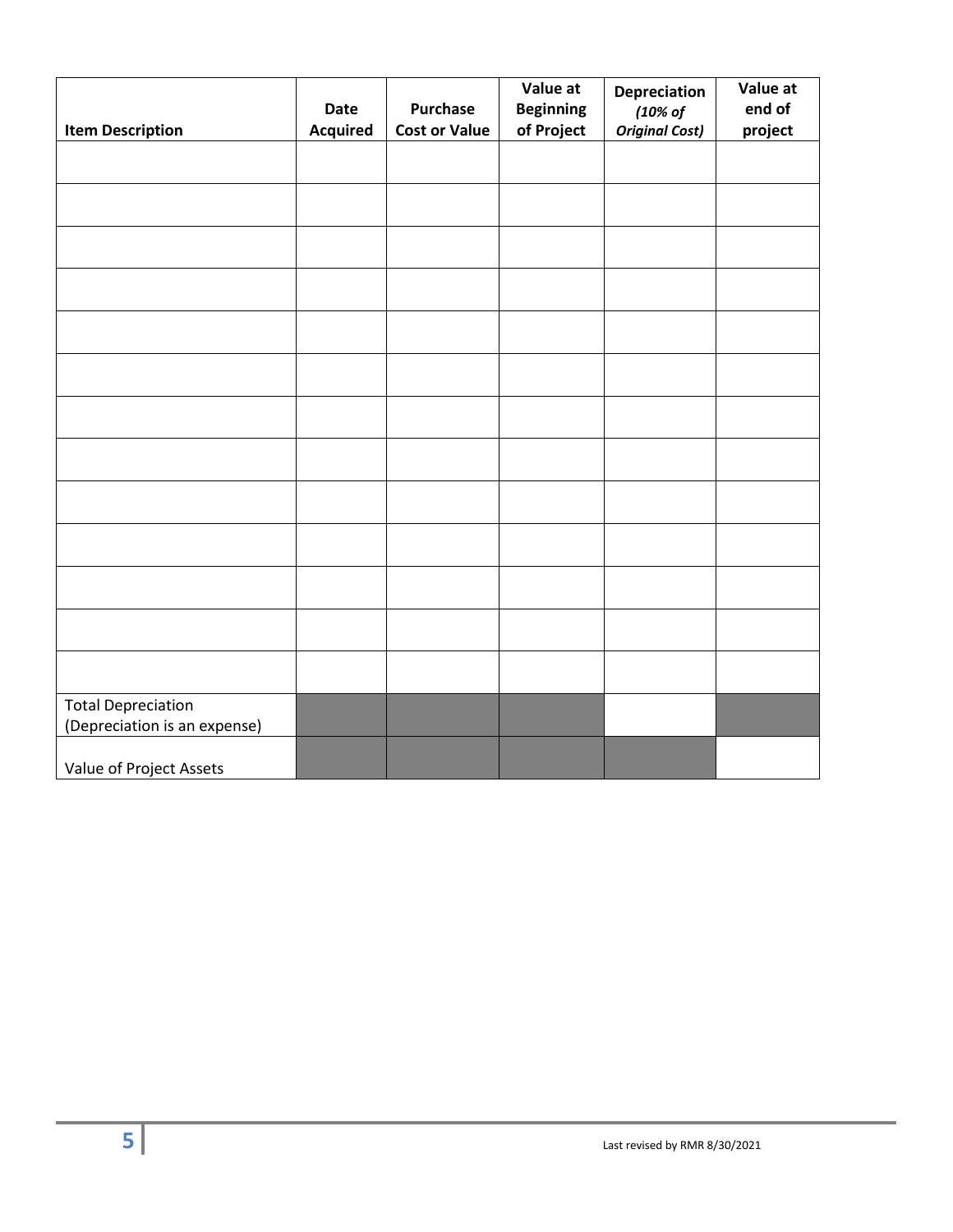### Project Animal Inventory

#### *Notes for Project Animal Inventory*

List all animals you own at the beginning of the project and animals born during the project year.

**Beginning Value:** Value of animals at the beginning of project- use purchase price of animal or fair market value of homegrown animals and offspring born during project.

**Ending Value**: Value of animals at the end of project. Animal value should increase at the end of project and should be an estimated value.

| Animal<br><b>ID Number</b> | <b>Breed</b> | Sex | <b>Date</b><br><b>Purchased/Born</b>         | <b>Beginning</b><br>Value<br>\$ | <b>Ending</b><br>Value<br>\$ | Indicate if<br>animal kept,<br>sold, died, etc. |
|----------------------------|--------------|-----|----------------------------------------------|---------------------------------|------------------------------|-------------------------------------------------|
|                            |              |     |                                              |                                 |                              |                                                 |
|                            |              |     |                                              |                                 |                              |                                                 |
|                            |              |     |                                              |                                 |                              |                                                 |
|                            |              |     |                                              |                                 |                              |                                                 |
|                            |              |     |                                              |                                 |                              |                                                 |
|                            |              |     |                                              |                                 |                              |                                                 |
|                            |              |     |                                              |                                 |                              |                                                 |
|                            |              |     |                                              |                                 |                              |                                                 |
|                            |              |     | <b>TOTAL</b><br><b>BEGINNING</b><br>VALUE \$ |                                 |                              |                                                 |
|                            |              |     | <b>TOTAL ENDING</b><br>VALUE \$              |                                 |                              |                                                 |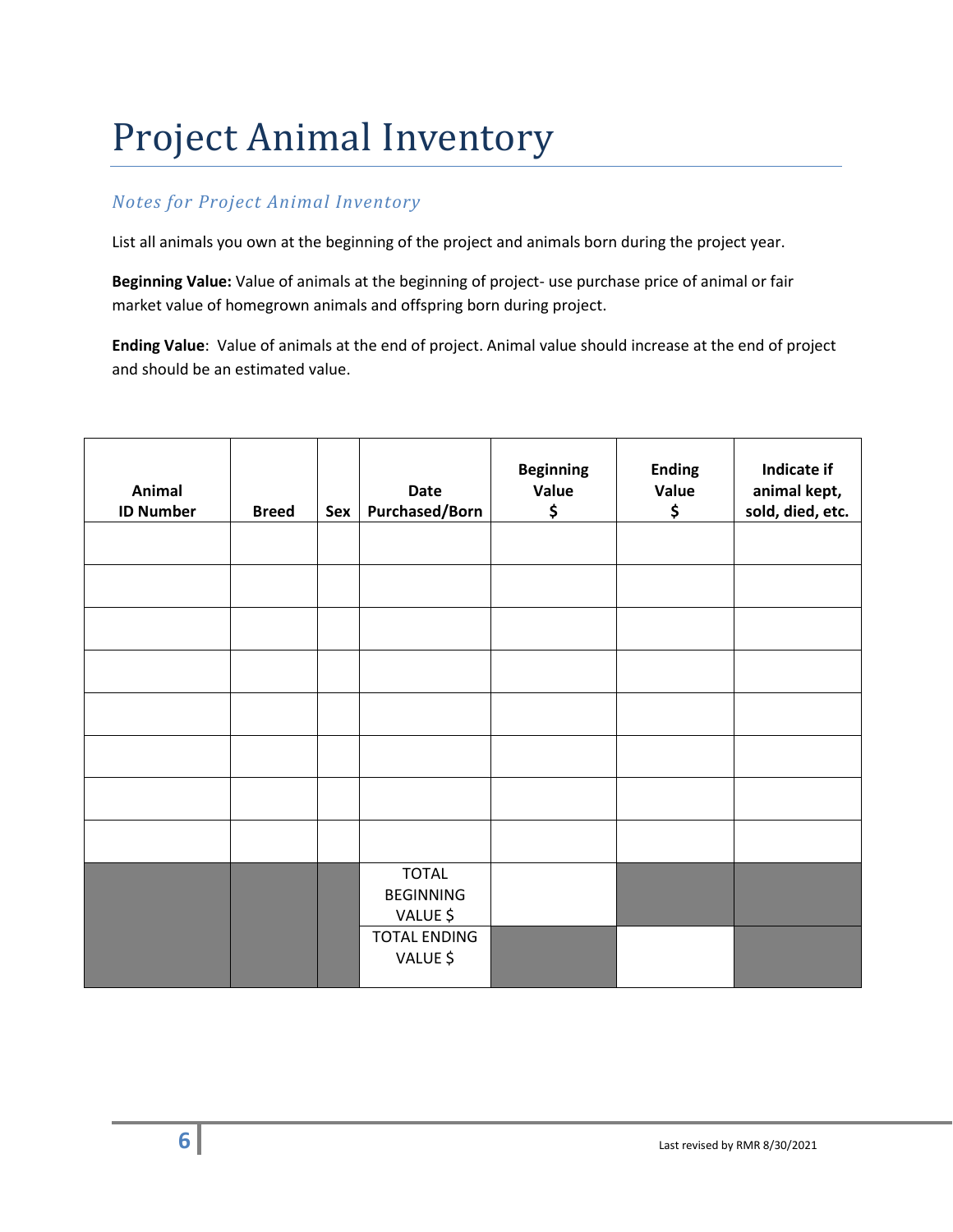### Health Records

Please list any health-related activities: deworming, vaccinating or any need for a veterinarian service. Include what medicine you used, the dosage and what you used the medicine for. **ALSO INCLUDE** your health certificate visit from your veterinarian IF APPLICABLE. Only fill in applicable information- do not "X" out. If your project animal does not require any medicine or medical attention, please note below.

Add additional pages if needed.

| <b>Date</b> | <b>Animal</b><br>ID | <b>Description</b><br>of activity | <b>Product</b><br>used | <b>Dosage</b> | Withdrawal<br><b>Time</b> |
|-------------|---------------------|-----------------------------------|------------------------|---------------|---------------------------|
|             |                     |                                   |                        |               |                           |
|             |                     |                                   |                        |               |                           |
|             |                     |                                   |                        |               |                           |
|             |                     |                                   |                        |               |                           |
|             |                     |                                   |                        |               |                           |
|             |                     |                                   |                        |               |                           |
|             |                     |                                   |                        |               |                           |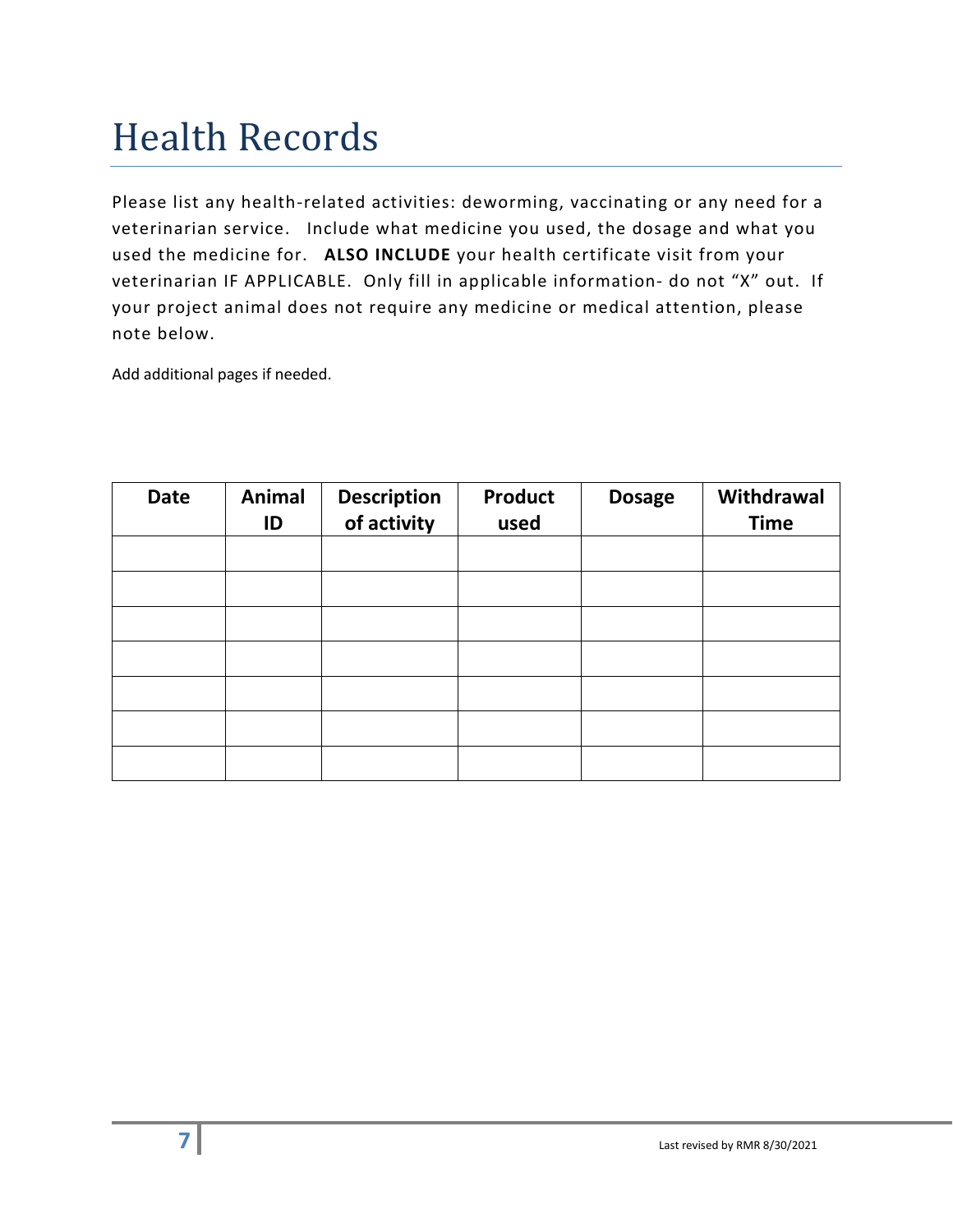## Breeding Records/Plans

Fill in the information that pertains to your animals breeding information. If animal is not old enough to be bred, please indicate in the appropriate column.

#### **Breeding Records**

| Animal           | "XX" Here if     |                 | <b>Estimated</b> | AI              | <b>Natural</b>  |               |
|------------------|------------------|-----------------|------------------|-----------------|-----------------|---------------|
| <b>ID Number</b> | animal is not of | Dates of        | <b>Due Date</b>  | <b>Breeding</b> | <b>Breeding</b> | Pregnant/Open |
|                  | breeding age     | <b>Breeding</b> |                  |                 |                 |               |
|                  |                  |                 |                  |                 |                 |               |
|                  |                  |                 |                  |                 |                 |               |
|                  |                  |                 |                  |                 |                 |               |
|                  |                  |                 |                  |                 |                 |               |
|                  |                  |                 |                  |                 |                 |               |
|                  |                  |                 |                  |                 |                 |               |
|                  |                  |                 |                  |                 |                 |               |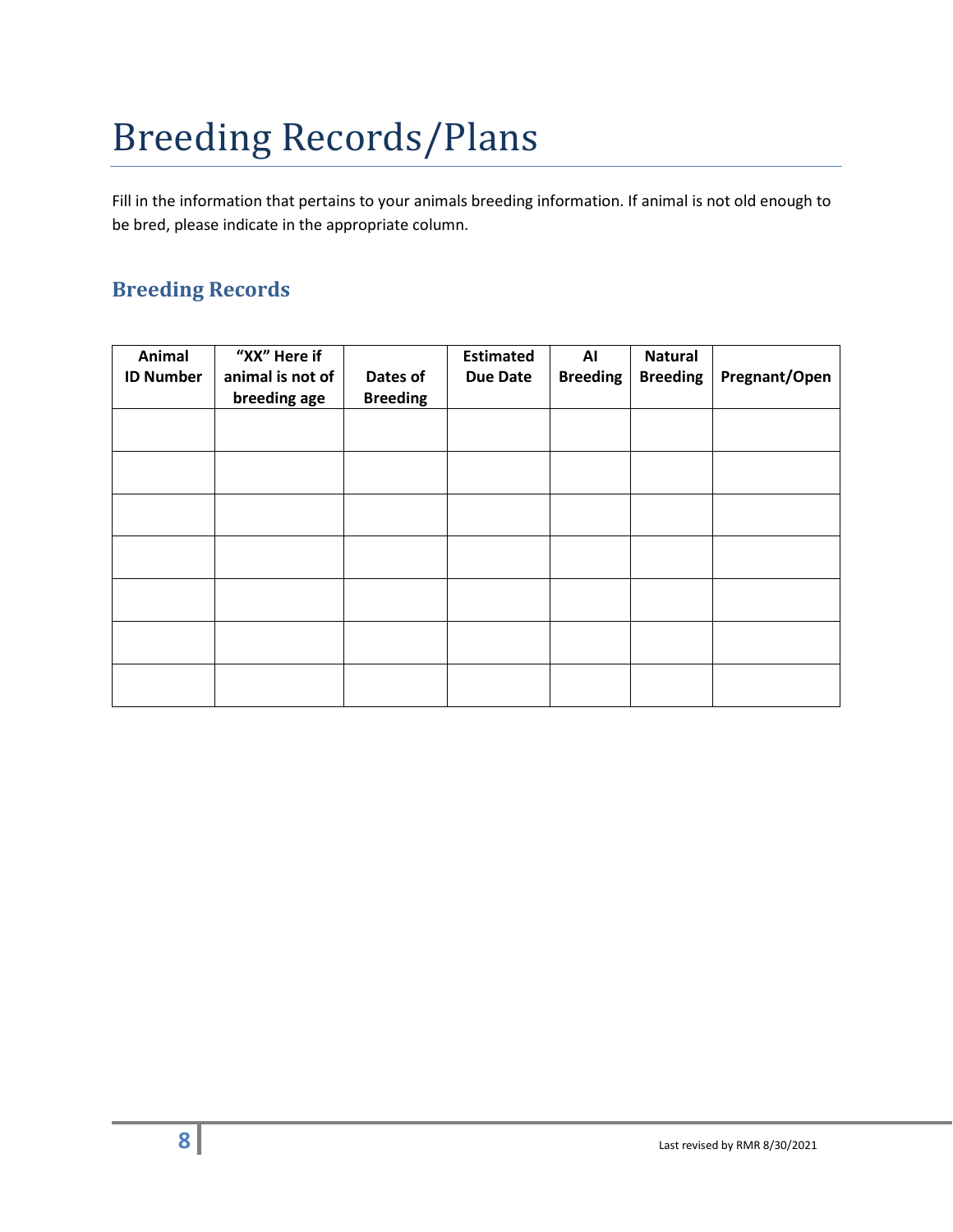### Project Income

Income generated from project animals should be listed below. Examples: Offspring, show premium monies, sale of eggs or milk or any other money earned. If you have no income, then enter zero.

| Date | <b>Animal Name/Number</b> | <b>Source of Income</b> | Income<br>\$ |
|------|---------------------------|-------------------------|--------------|
|      |                           |                         |              |
|      |                           |                         |              |
|      |                           |                         |              |
|      |                           |                         |              |
|      |                           |                         |              |
|      |                           |                         |              |
|      |                           |                         |              |
|      |                           |                         |              |
|      |                           |                         |              |
|      |                           |                         |              |
|      |                           |                         |              |
|      |                           |                         |              |
|      |                           |                         |              |
|      |                           |                         |              |
|      |                           |                         |              |
|      |                           |                         |              |
|      |                           |                         |              |
|      |                           | Total Income \$         |              |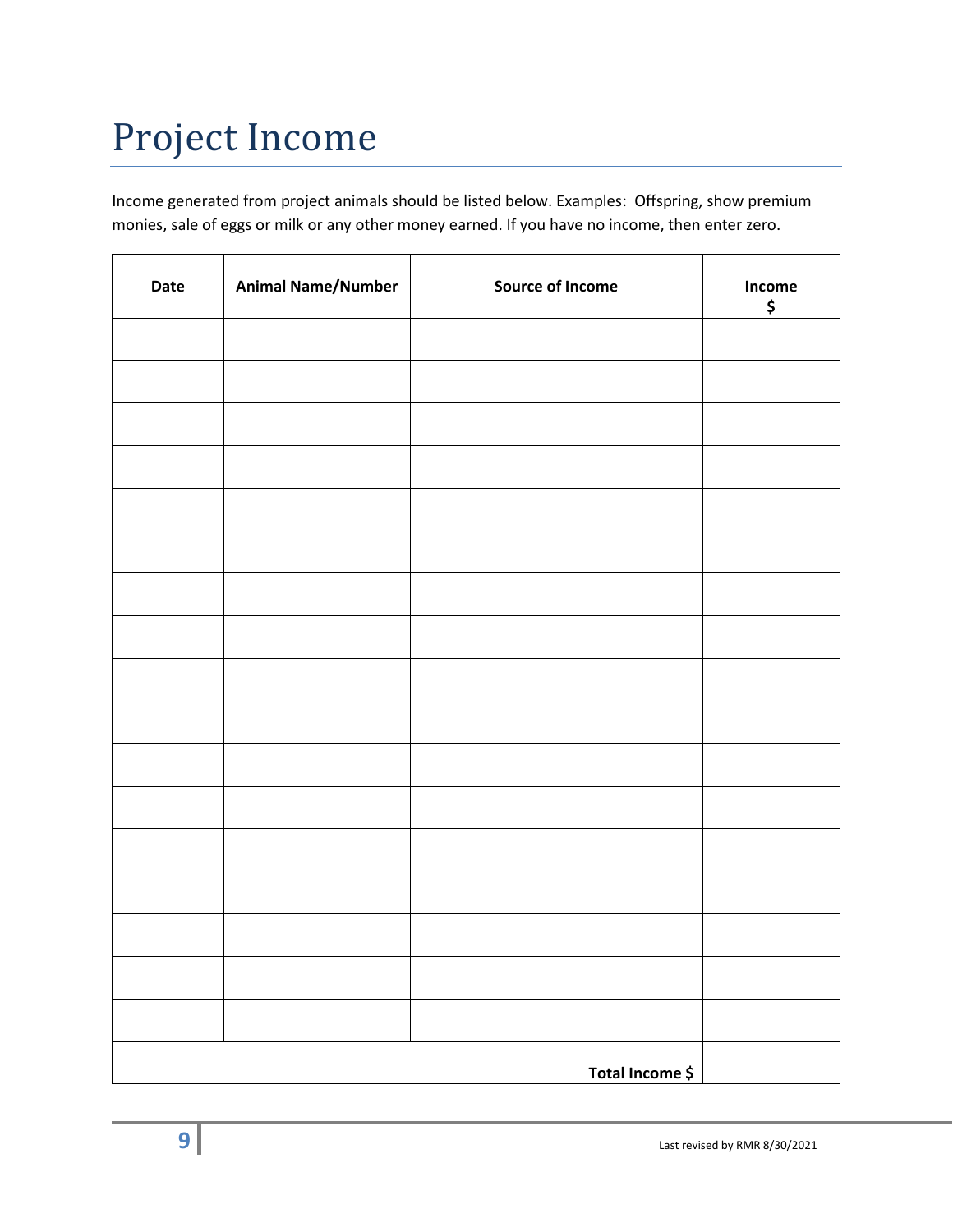### Non-Feed Expenses

List everything that you spend money for that you will **NOT** have at the end of the project and that is **NOT** feed or hay. This includes items such as entry fees, bedding, shampoo, grooming products, pictures, and all health expenses. If you had limited non-feed expenses, please make a note at the bottom of the page with an explanation.

| Date | <b>Purchased From</b>          | <b>Description</b> | <b>Price</b> |
|------|--------------------------------|--------------------|--------------|
|      |                                |                    |              |
|      |                                |                    |              |
|      |                                |                    |              |
|      |                                |                    |              |
|      |                                |                    |              |
|      |                                |                    |              |
|      |                                |                    |              |
|      |                                |                    |              |
|      |                                |                    |              |
|      |                                |                    |              |
|      |                                |                    |              |
|      |                                |                    |              |
|      | <b>Total Non-Feed Expenses</b> |                    |              |

Notes: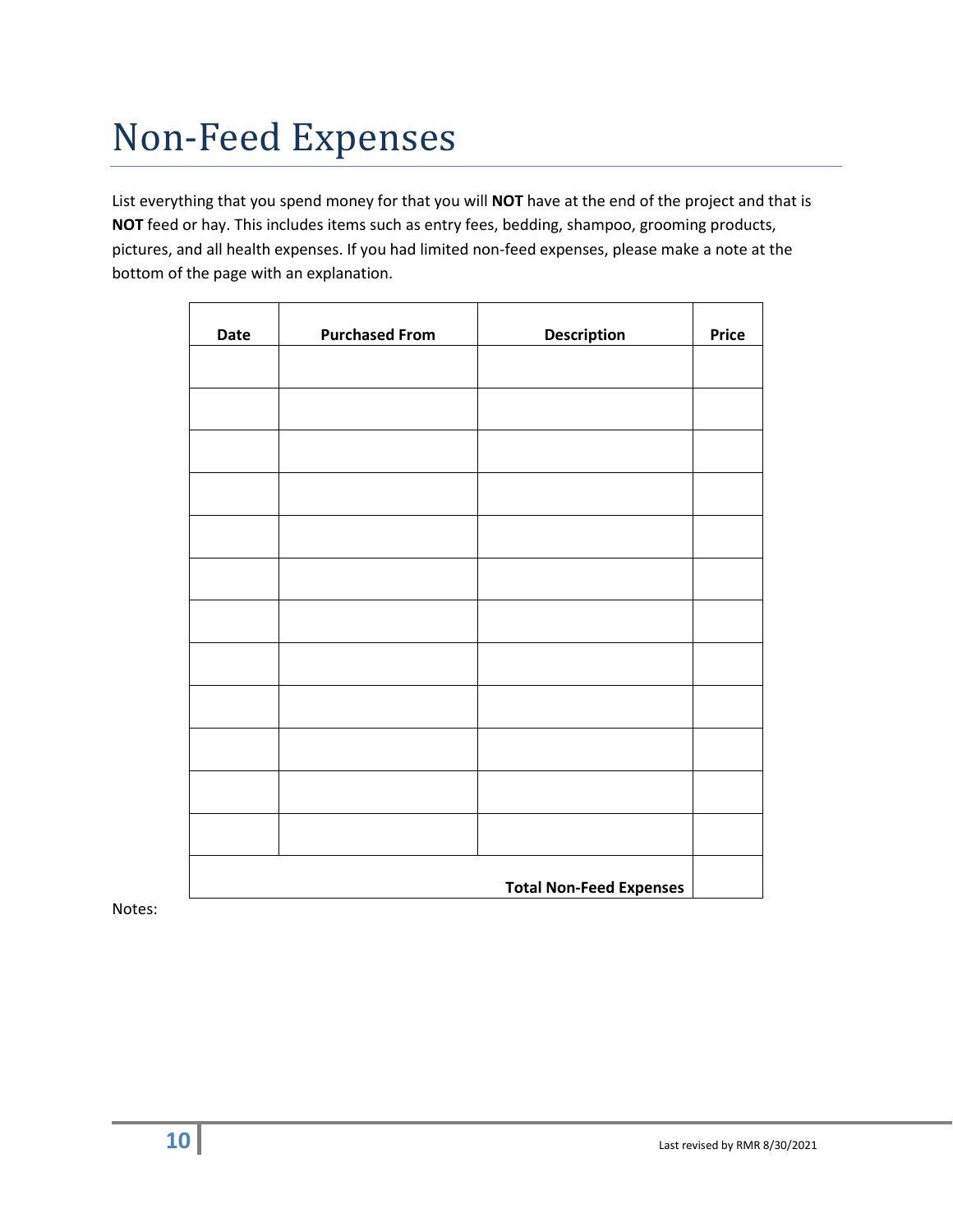## Feed Expenses

List all feed and hay expenses on this page (**list each feed purchase separately**.) Add additional pages as needed. If feed is purchased in bulk or limited amount of feed is purchased, please make explanation of that on the bottom of the page.

| Date | Description | Paid To        | <b>Pounds</b> | <b>Total Cost</b> |
|------|-------------|----------------|---------------|-------------------|
|      |             |                |               |                   |
|      |             |                |               |                   |
|      |             |                |               |                   |
|      |             |                |               |                   |
|      |             |                |               |                   |
|      |             |                |               |                   |
|      |             |                |               |                   |
|      |             |                |               |                   |
|      |             |                |               |                   |
|      |             |                |               |                   |
|      |             |                |               |                   |
|      |             |                |               |                   |
|      |             |                |               |                   |
|      |             |                |               |                   |
|      |             |                |               |                   |
|      |             |                |               |                   |
|      |             | <b>TOTALS:</b> |               |                   |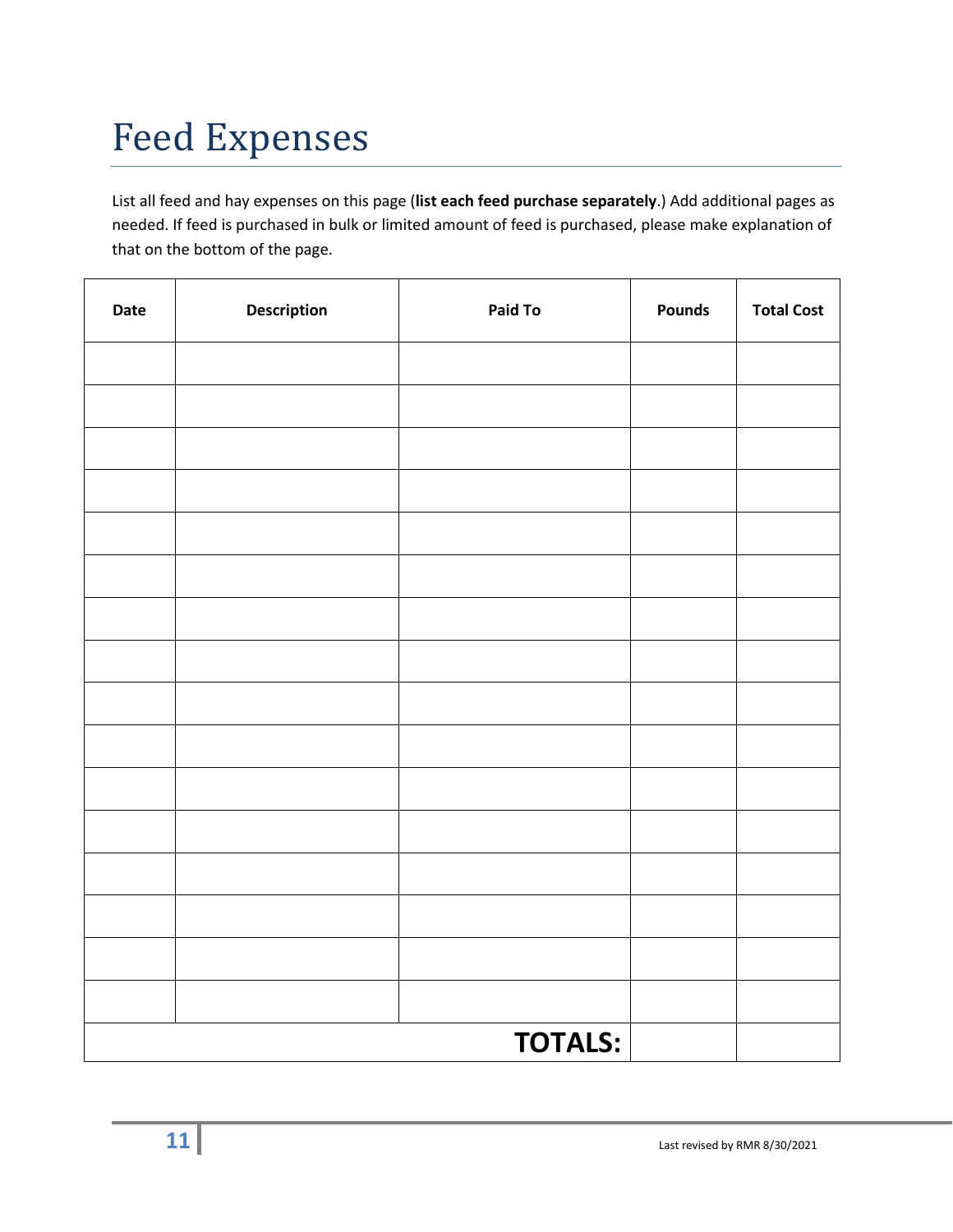### Project Financial Summary

#### **Assets**

| <b>Source of Asset</b>                                   | Amount |
|----------------------------------------------------------|--------|
|                                                          |        |
| Value of Ending Project Inventory (PAGE 5)               |        |
|                                                          |        |
| Value of Animal Inventory (PAGE 6)                       |        |
| <b>Total Value of Assets</b>                             |        |
| (Value of Proiect Inventory + Value of Animal Inventory) |        |

#### **Expenses**

| <b>Source of Expense</b>           | <b>Amount</b> |
|------------------------------------|---------------|
|                                    |               |
| <b>Total Depreciation (PAGE 5)</b> |               |
|                                    |               |
| Non-Feed Expenses (PAGE10)         |               |
|                                    |               |
| Feed Expenses (PAGE 11)            |               |
|                                    |               |
| <b>Total Expenses</b>              |               |

#### **Income**

| <b>Source of Income</b> | Amount |
|-------------------------|--------|
| Project Income (PAGE 9) |        |
| <b>Total Income</b>     |        |

#### **Change in Animal Inventory**

| Value at End (PAGE 6)                 |  |
|---------------------------------------|--|
| Value at Beginning (PAGE 6)           |  |
| <b>Net Change in Animal Inventory</b> |  |
| (Value at End – Value at Beginning)   |  |

#### **Profit**

| <b>Profit</b>                                                 |  |  |  |
|---------------------------------------------------------------|--|--|--|
| (Total Income– Total Expenses)+Net Change in Animal Inventory |  |  |  |
| $\mathbf{u} = \mathbf{v}$                                     |  |  |  |

*\*Final profit or loss can be figured by adding animal premiums and achievement money after fair.*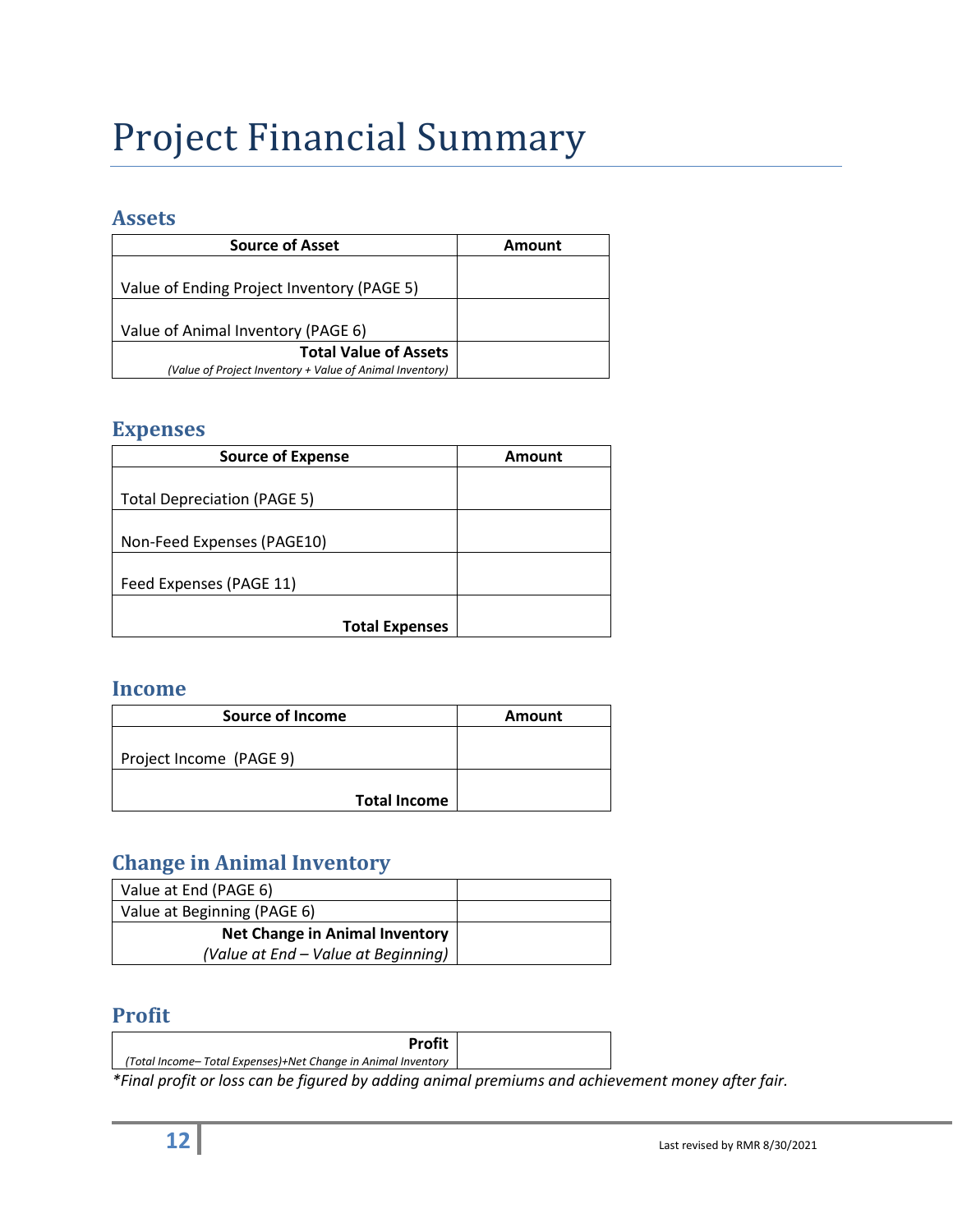### Project Story

**JUNIOR:** Tell us about yourself, your project and your club. What did you learn and what would you do differently next year? What was your favorite part of the project?

**INTERMEDIATE & SENIOR:** How has this year's weather affected your livestock project(s)?

Minimum word requirements: **Senior Division 400 words, Intermediate Division 250 words, & Junior Division 100 words.**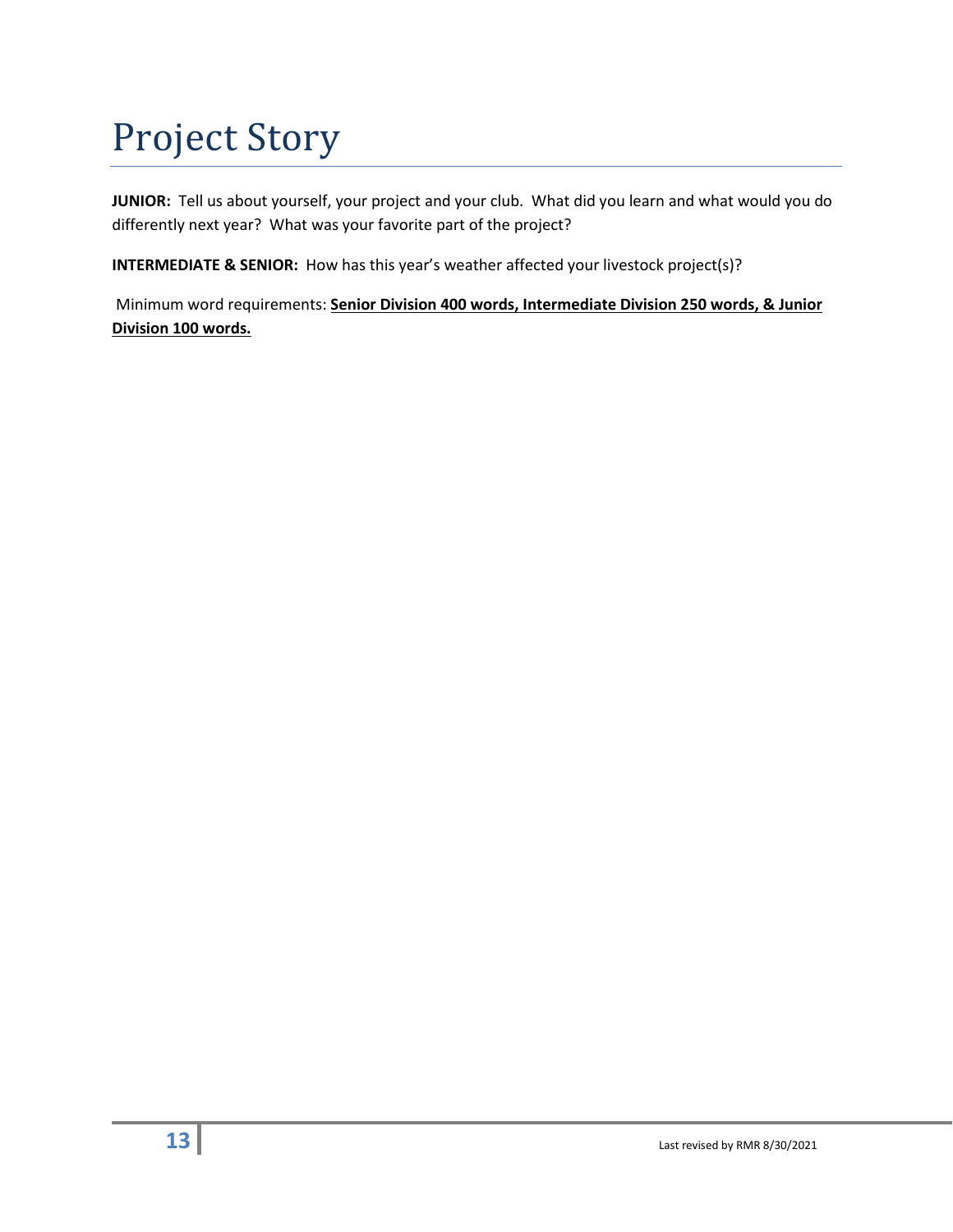Pictures can be photographs or drawings. **USE 5 PICTURES**. Show the beginning and end of your project along with different skills that you have learned. These may be photos, charts, diagrams, plans (such as for animal pens). Include a caption with each photo explaining what you are doing and why you are doing the things shown in the picture. What skills are you demonstrating and why? Captions should be informational. Age of exhibitor, spelling and grammar are considered in the judges' decision. Captions may be typed. Remember this in not a scrapbook. Avoid starting cations with "This is me…", "In this picture…", & "Here I am…".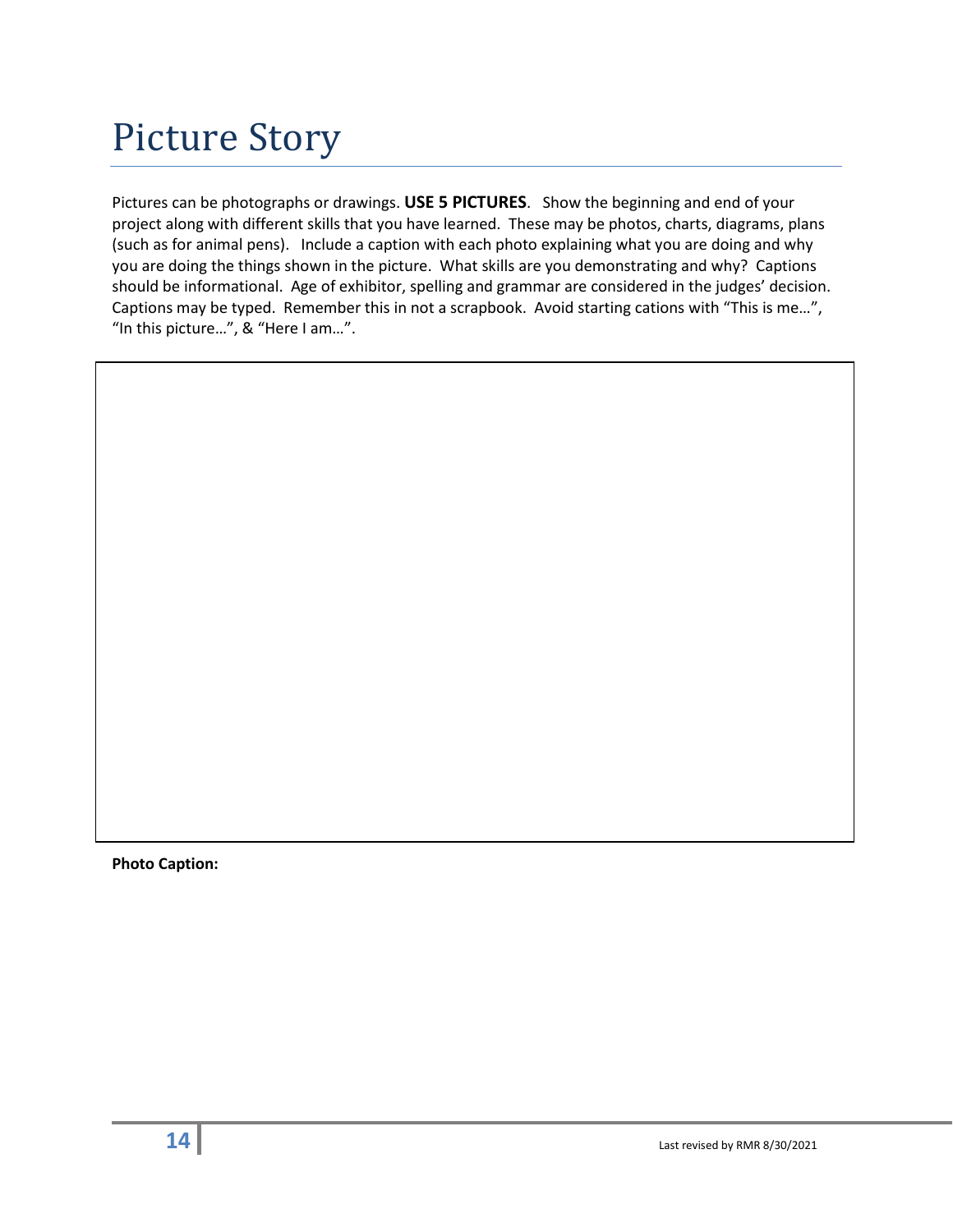Pictures can be photographs or drawings. **USE 5 PICTURES**. Show the beginning and end of your project along with different skills that you have learned. These may be photos, charts, diagrams, plans (such as for animal pens). Include a caption with each photo explaining what you are doing and why you are doing the things shown in the picture. What skills are you demonstrating and why? Captions should be informational. Age of exhibitor, spelling and grammar are considered in the judges' decision. Captions may be typed. Remember this in not a scrapbook. Avoid starting cations with "This is me…", "In this picture…", & "Here I am…".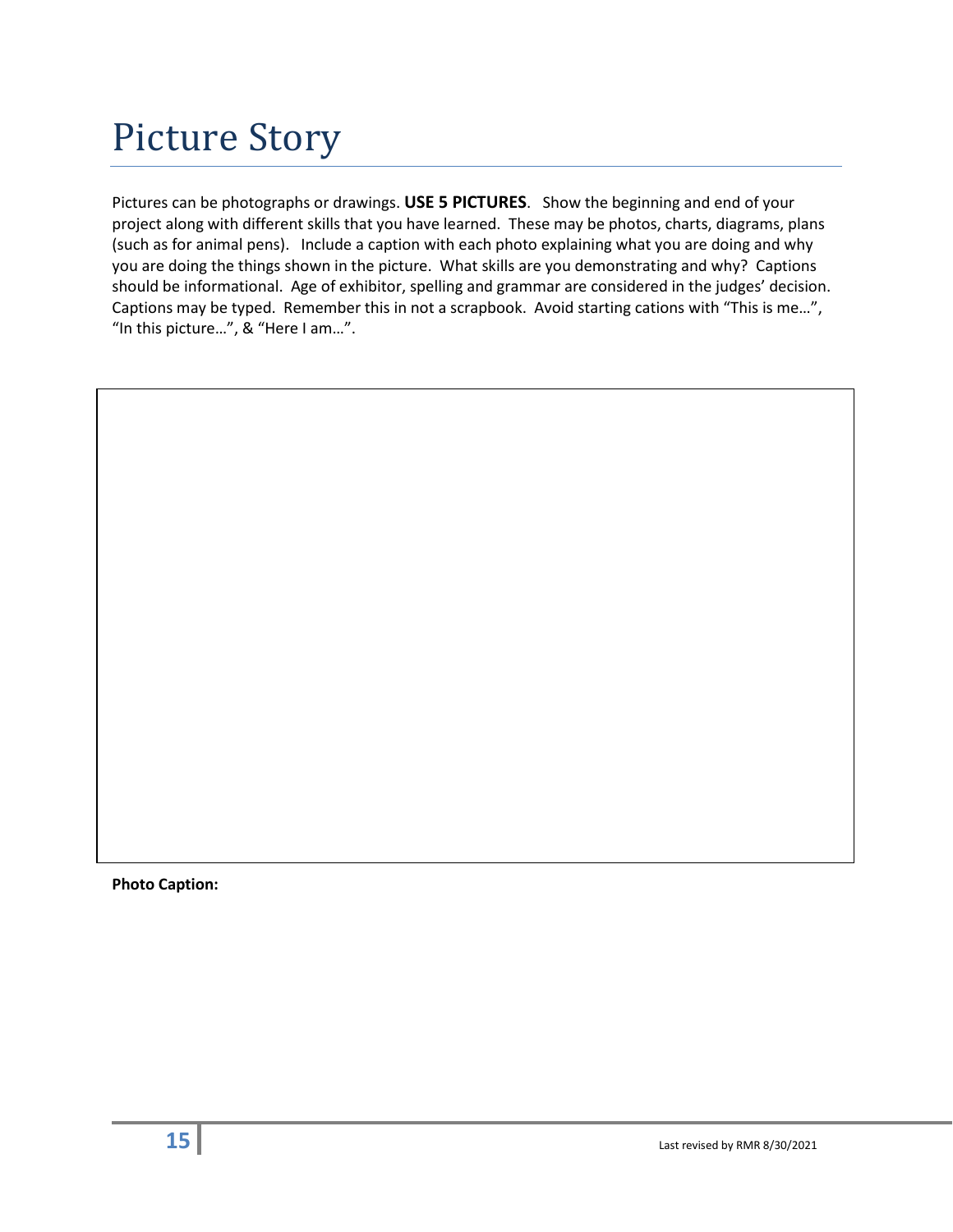Pictures can be photographs or drawings. **USE 5 PICTURES**. Show the beginning and end of your project along with different skills that you have learned. These may be photos, charts, diagrams, plans (such as for animal pens). Include a caption with each photo explaining what you are doing and why you are doing the things shown in the picture. What skills are you demonstrating and why? Captions should be informational. Age of exhibitor, spelling and grammar are considered in the judges' decision. Captions may be typed. Remember this in not a scrapbook. Avoid starting cations with "This is me…", "In this picture…", & "Here I am…".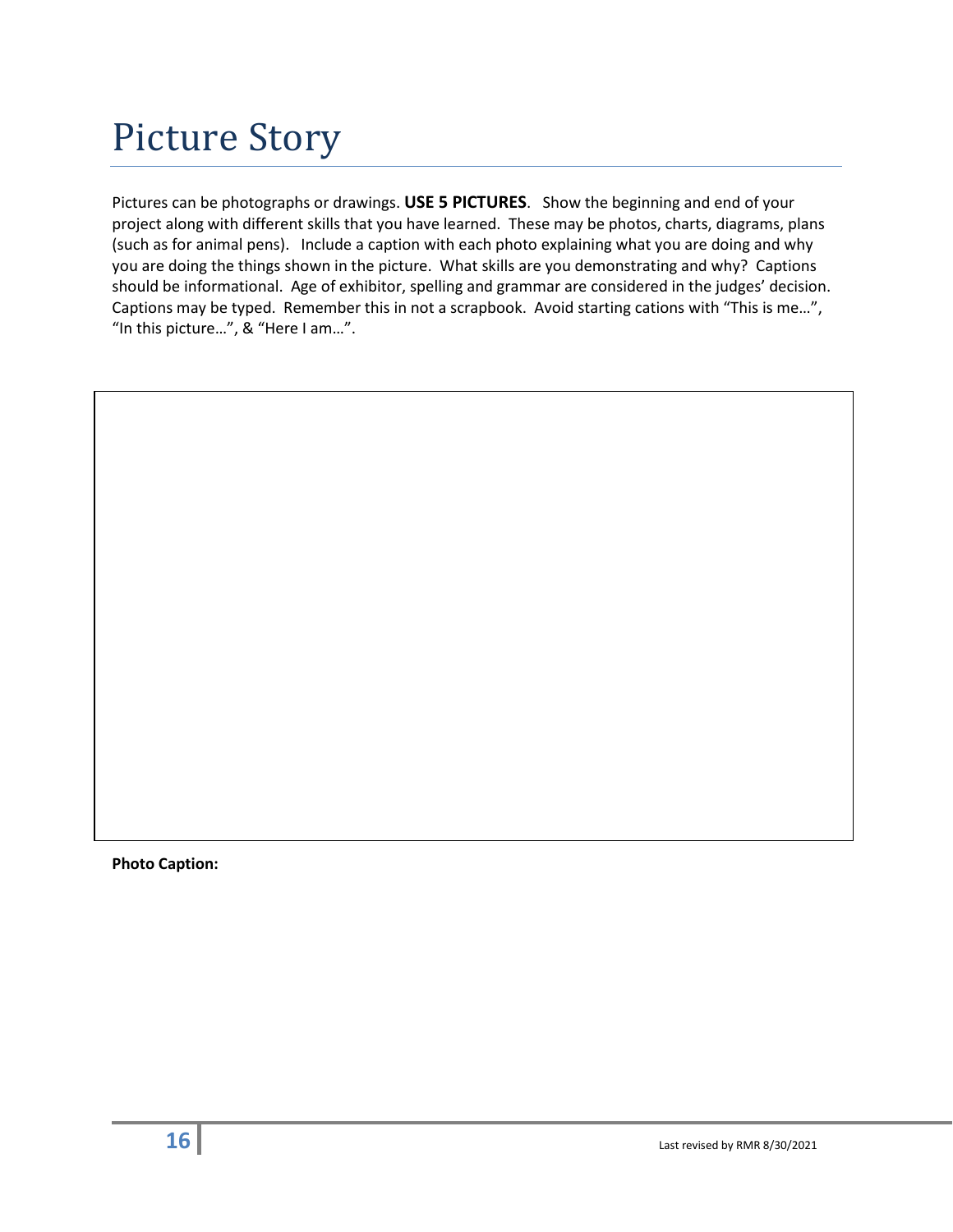Pictures can be photographs or drawings. **USE 5 PICTURES**. Show the beginning and end of your project along with different skills that you have learned. These may be photos, charts, diagrams, plans (such as for animal pens). Include a caption with each photo explaining what you are doing and why you are doing the things shown in the picture. What skills are you demonstrating and why? Captions should be informational. Age of exhibitor, spelling and grammar are considered in the judges' decision. Captions may be typed. Remember this in not a scrapbook. Avoid starting cations with "This is me…", "In this picture…", & "Here I am…".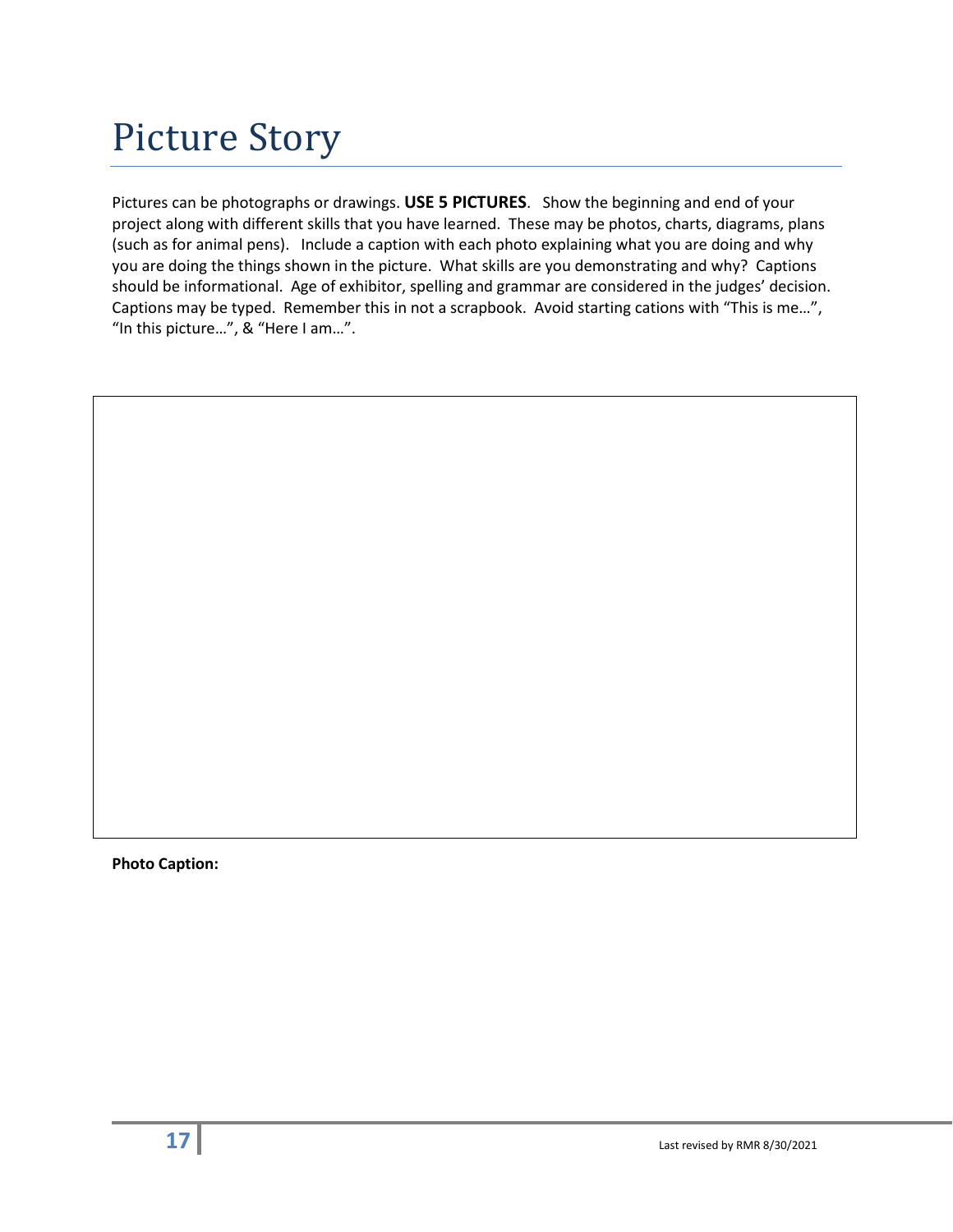Pictures can be photographs or drawings. **USE 5 PICTURES**. Show the beginning and end of your project along with different skills that you have learned. These may be photos, charts, diagrams, plans (such as for animal pens). Include a caption with each photo explaining what you are doing and why you are doing the things shown in the picture. What skills are you demonstrating and why? Captions should be informational. Age of exhibitor, spelling and grammar are considered in the judges' decision. Captions may be typed. Remember this in not a scrapbook. Avoid starting cations with "This is me…", "In this picture…", & "Here I am…".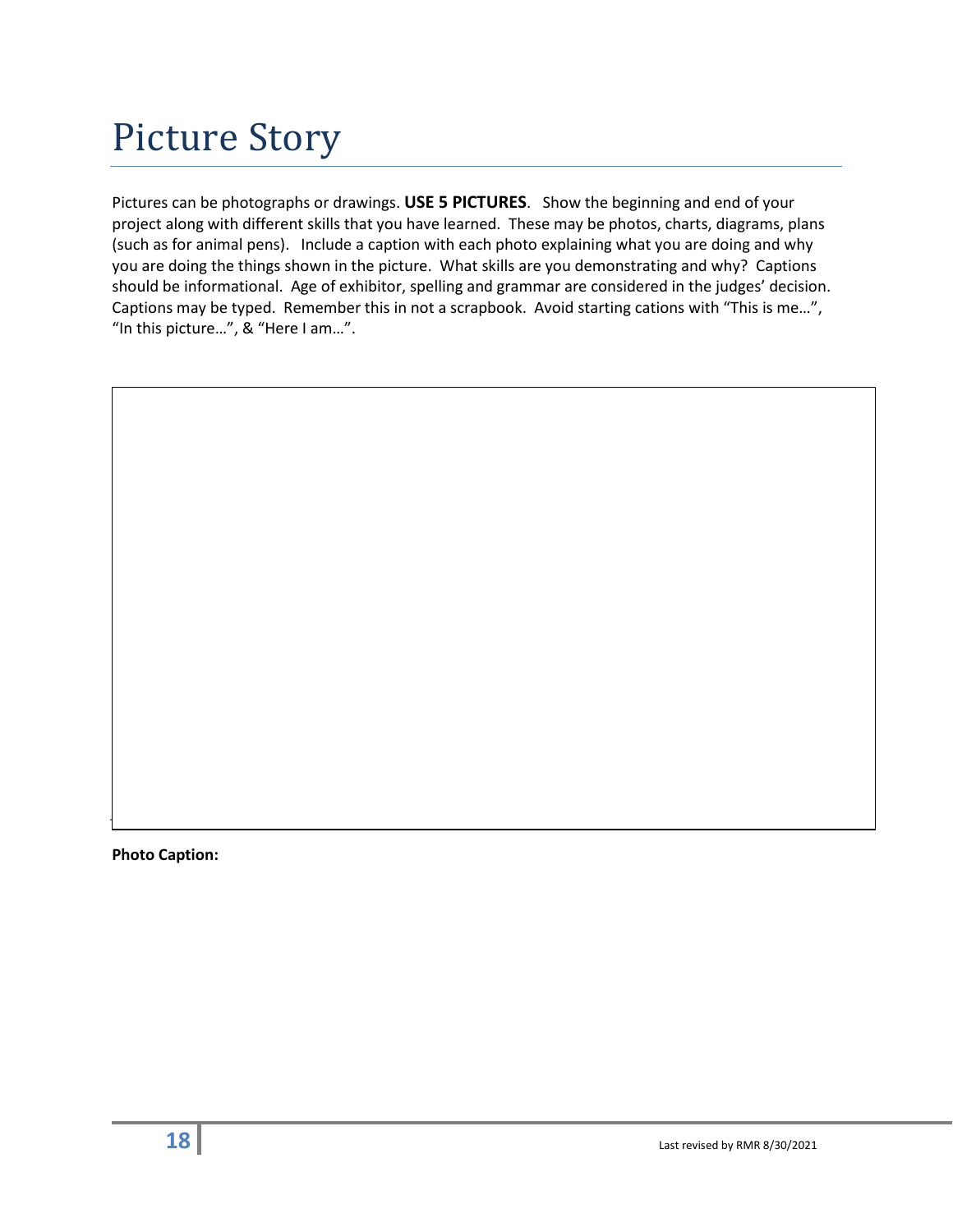### Drug Statement

I hereby certify that any drug, antibiotic, or biological substance which may have been administered by myself, or any other person, was done so in strict compliance with the manufacturers label requirements or as prescribed by a veterinarian.

| Exhibitor's Signature     | Date |
|---------------------------|------|
|                           |      |
|                           |      |
|                           |      |
|                           |      |
|                           |      |
| Parent/Guardian Signature | Date |
|                           |      |
|                           |      |
|                           |      |
|                           |      |

#### **Project Accomplishments and Activities (Optional Bonus Section\*)**

List the project books, exhibits, demonstrations, judging teams, day camps, leadership activities, State Fair activities and project-related community service activities engaged in during this project year (September 1 – March 3). Give the title of exhibits; don't just put poster, display, etc. The activities do not have to be 4-H or FFA sponsored, but **they must be related to this project**. **Activities that are mandatory (such as ethics training) do not count for bonus points but can be listed. . The Leader/Advisor have to sign off to receive the bonus points.**

#### **Examples**

| Month/Year | <b>Description</b> | <b>Title</b> | Where | Leader/Advisor<br><b>Initials</b> |
|------------|--------------------|--------------|-------|-----------------------------------|
|            |                    |              |       |                                   |
|            |                    |              |       |                                   |
|            |                    |              |       |                                   |
|            |                    |              |       |                                   |
|            |                    |              |       |                                   |
|            |                    |              |       |                                   |

\*This section is optional. It's worth extra points on your record book score sheet. Add an additional sheet if necessary.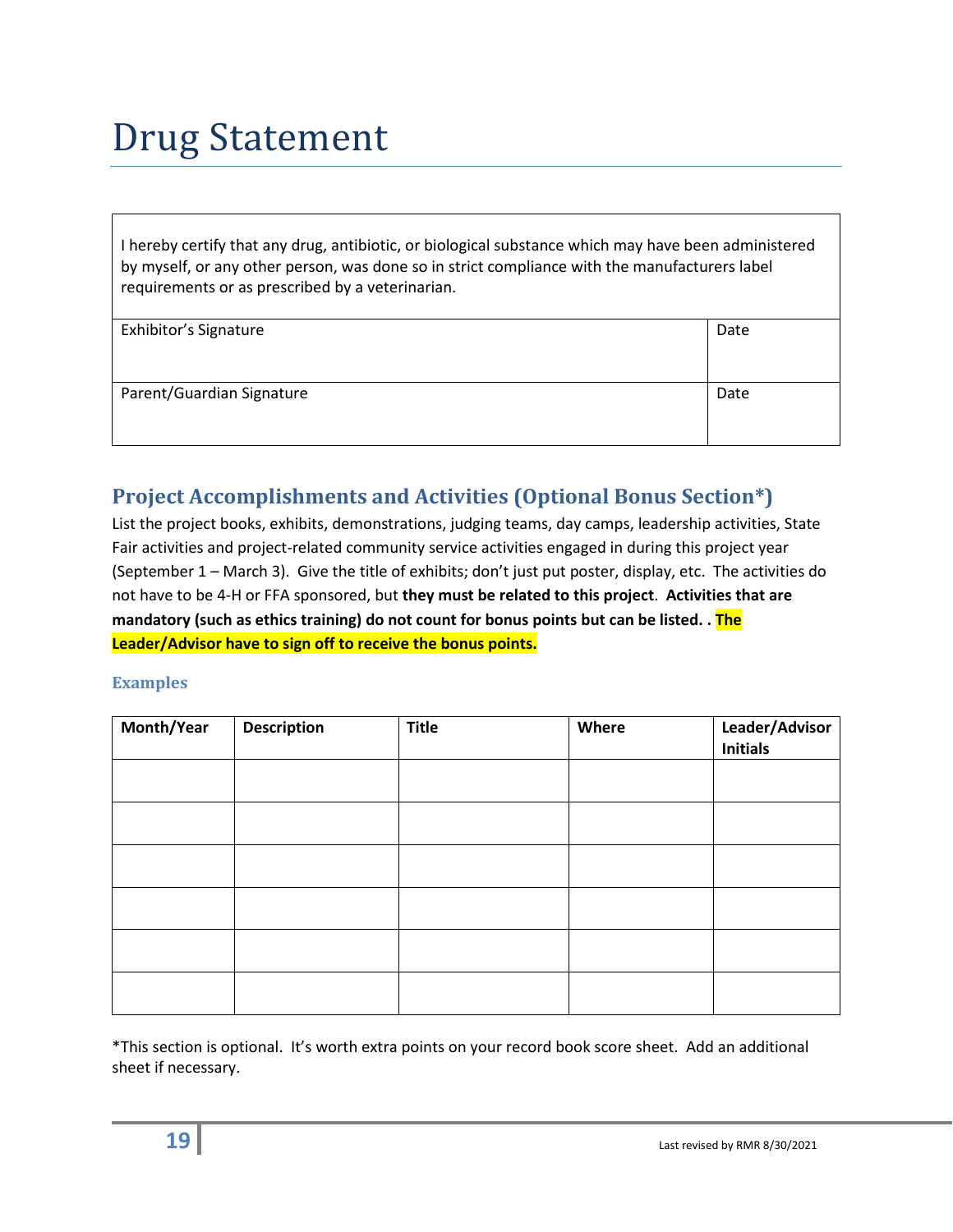#### **Breeding Record Book Scoring Guide**

| <b>Section</b>                                  | <b>Incomplete</b>                                                                                                                                             | <b>Proficient</b>                                                                                                                                                                                                                                                       | <b>Exemplary</b>                                                                                                                                                                                                                                                                                 |
|-------------------------------------------------|---------------------------------------------------------------------------------------------------------------------------------------------------------------|-------------------------------------------------------------------------------------------------------------------------------------------------------------------------------------------------------------------------------------------------------------------------|--------------------------------------------------------------------------------------------------------------------------------------------------------------------------------------------------------------------------------------------------------------------------------------------------|
| <b>Agreements</b><br>3 pts.                     | Missing or not filled out.<br>Incorrect signatures or<br>dates.<br>$(0$ pts.)                                                                                 | N/A                                                                                                                                                                                                                                                                     | Page is filled out with correct signatures and<br>dates.<br>(3 <i>pts</i> .)                                                                                                                                                                                                                     |
| <b>Project</b><br><b>Inventory</b><br>10 pts.   | Page not completed or<br>weak attempt. **DO NOT<br>deduct point for mistakes<br>made on depreciation for<br>JUNIOR Exhibitors**<br>$(0-3 \text{ pts.})$       | Very few items listed and missing major<br>inventory categories. Costs and<br>depreciation not completed. List of items<br>is unorganized. Contains math errors.<br>** DO NOT deduct point for mistakes made<br>on depreciation for JUNIOR Exhibitors**<br>$(4-6$ pts.) | Includes clearly described tack, grooming<br>supplies, training equipment, etc. with<br>values of each item and total of all<br>inventory. List is organized, math is correct<br>and complete. **DO NOT deduct point for<br>mistakes made on depreciation for JUNIOR<br>Exhibitors** (7-10 pts.) |
| <b>Project</b><br>Animal<br>Inventory<br>5 pts. | Page not completed or<br>weak attempt.<br>$(0-1$ pts.)                                                                                                        | Page partially filled out. Math not complete<br>or not correct.<br>$(2-3$ pts)                                                                                                                                                                                          | Page filled out. Math complete and accurate.<br>$(4-5$ pts.)                                                                                                                                                                                                                                     |
| <b>Health</b><br><b>Record</b><br>10 pts.       | No health records or very<br>minimal health records<br>$(0-3 \text{ pts.})$                                                                                   | Page partially filled out. Does not include<br>all health activities as needed for this<br>project.<br>$(4-6$ pt.)                                                                                                                                                      | Expected health records (deworming, health<br>certificate, preventative, etc.) and thorough<br>explanations.<br>$(7-10 \text{ pts.})$                                                                                                                                                            |
| <b>Breeding</b><br><b>Records</b><br>10 pts.    | Page incomplete.<br>0 pts                                                                                                                                     |                                                                                                                                                                                                                                                                         | Page complete.<br>10 pts                                                                                                                                                                                                                                                                         |
| <b>Project</b><br><b>Income</b><br>5 pts.       | Page not completed.<br>$(0$ pts.)                                                                                                                             | Page completed with some math errors<br>and/or grammar/spelling errors.<br>$(1-4 \text{ pts})$                                                                                                                                                                          | Page is accurate and completed. If not<br>income was generated a "zero" is in the<br>total income box.<br>$(5$ pts.)                                                                                                                                                                             |
| <b>Non-Feed</b><br><b>Expenses</b><br>10 pts.   | Very few items listed and<br>missing major inventory<br>categories (grooming,<br>supplies, equipment).<br>Costs and paid to not<br>completed.<br>$(0-2$ pts.) | Items listed in generic fashion (not clearly<br>described) and a few more items should be<br>added. Math contains errors.<br>$(3-5 \text{ pts.})$                                                                                                                       | Includes clearly described expenses (entry<br>fees, vet expenses, bedding, shampoo, etc.)<br>with values of each item and total of all<br>inventory. List is organized and math is<br>complete.<br>$(6-8$ pts.)                                                                                  |
| <b>Feed</b><br><b>Expenses</b><br>10 pts.       | Very few items listed.<br>Weight or cost not<br>included.<br>$(0-2$ pts.)                                                                                     | Items listed in a generic fashion and a few<br>more items should be added. Math<br>contains errors.<br>$(3-5 \text{ pts.})$                                                                                                                                             | Includes clearly described feed expenses.<br>List is organized and math is complete.<br>$(6-8$ pts.)                                                                                                                                                                                             |